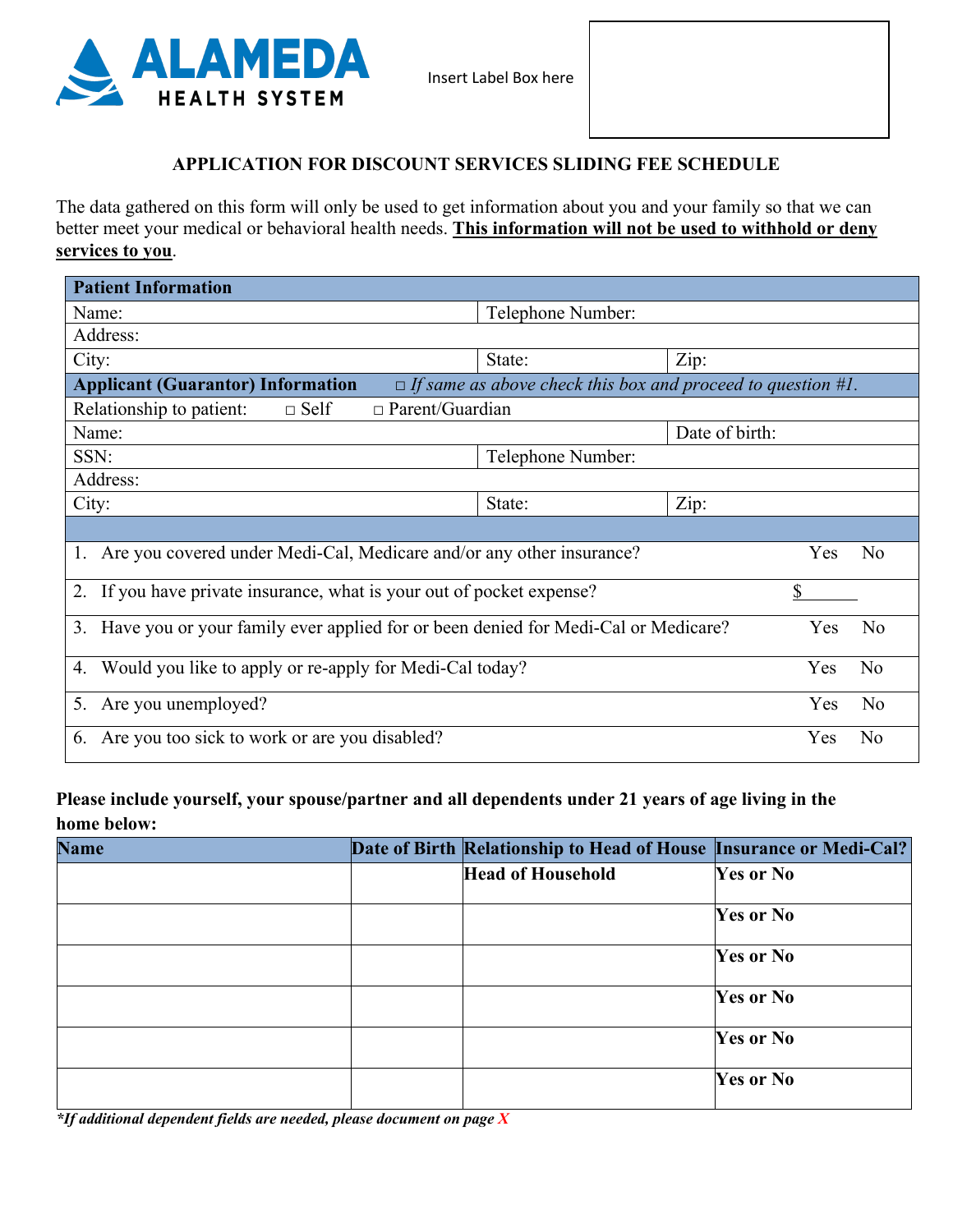

Insert Label Box here

Please enter your **gross income** (the amount received before taxes

are taken out). Household income includes *everyone* in the home. **Proof of income includes:** most recent tax return, check stubs, a letter from the employer stating wages earned, perjury statement or proof of unemployment.

If there is **no income to report**, please bypass the income table and proceed to the next step.

## **HOW ARE YOU PAID? AMOUNT? CIRCLE ONE?**

| <b>Employment Income S</b> | <b>Weekly /Bi weekly /Other</b> | <b>Office Use Only</b>                      |
|----------------------------|---------------------------------|---------------------------------------------|
|                            | <b>Part Time / Full Time</b>    | Income Verified<br>FPL:                     |
|                            |                                 | <b>Identification Verified</b>              |
| <b>Cash Income</b>         | <b>Weekly /Bi weekly /Other</b> |                                             |
|                            |                                 | Staff Signature:___________________________ |
| <b>Disability</b>          | <b>Weekly /Bi weekly /Other</b> |                                             |
|                            |                                 | Date: $\qquad \qquad$                       |
| <b>Social Security</b>     | <b>Weekly /Bi weekly /Other</b> |                                             |
|                            |                                 | Patient Advised of Discount Rate: ________  |
|                            |                                 | <b>Staff Initials</b>                       |
| <b>Unemployment</b>        | Weekly /Bi weekly /Other        |                                             |
|                            |                                 |                                             |
| <b>Worker's Comp</b>       | <b>Weekly /Bi weekly /Other</b> |                                             |
|                            |                                 | Approved By:________________________        |
| <b>Child Support</b>       | <b>Weekly /Bi weekly /Other</b> |                                             |
|                            |                                 | Date: $\qquad \qquad$                       |
| <b>Other Income</b>        | Weekly /Bi weekly /Other        |                                             |
|                            |                                 | *PLEASE REFER TO THE CURRENT AHS SLIDING    |
|                            |                                 | <b>FEE DISCOUNT SLIDE SCHEDULE</b>          |

## **PATIENT ACKNOWLEDGEMENT STATEMENT**

I certify that the information provided is accurate and complete to the best of my knowledge and in the event of a change in income or insurance coverage, I will contact/notify the facility. I understand that I will be financially responsible for **all or a portion of my care** and that I will be asked to **submit payment at the time of service**. I authorize the release of any information necessary to establish my eligibility for discounted services and I give my consent to release my information to Pharmaceutical Companies for auditing purposes only for any Bulk Medication Patient Assistance Programs of which I may enrolled.

Patient Signature **Date Date Date Date Date**